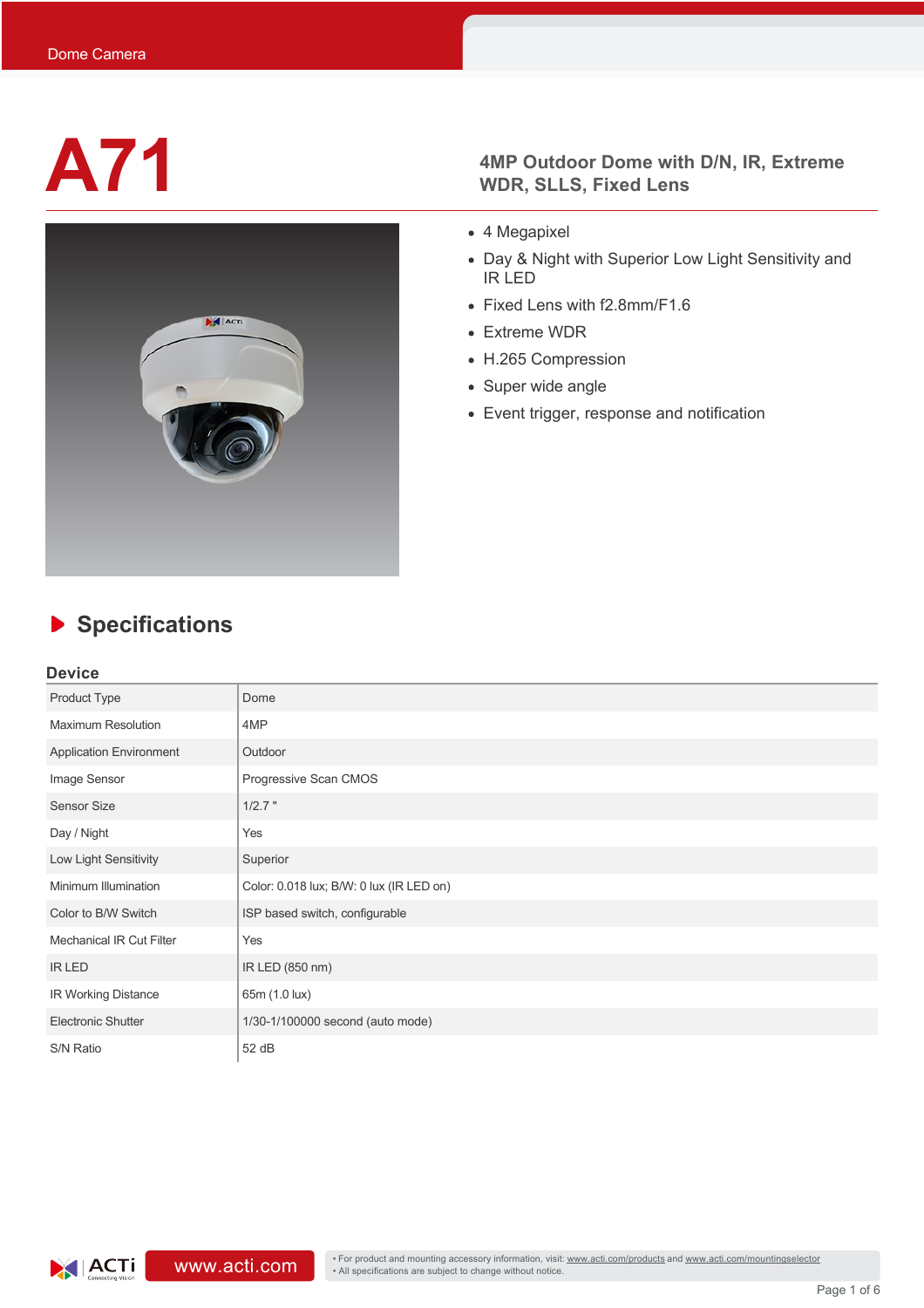| Lens                                 |                                                                                                                                                                                                                                                                                                                                                                                                                                                                                             |  |  |  |
|--------------------------------------|---------------------------------------------------------------------------------------------------------------------------------------------------------------------------------------------------------------------------------------------------------------------------------------------------------------------------------------------------------------------------------------------------------------------------------------------------------------------------------------------|--|--|--|
| Focal Length                         | Fixed focal, f2.8mm                                                                                                                                                                                                                                                                                                                                                                                                                                                                         |  |  |  |
| Aperture                             | F1.6                                                                                                                                                                                                                                                                                                                                                                                                                                                                                        |  |  |  |
| Iris                                 | <b>Fixed iris</b>                                                                                                                                                                                                                                                                                                                                                                                                                                                                           |  |  |  |
| Focus                                | <b>Fixed focus</b>                                                                                                                                                                                                                                                                                                                                                                                                                                                                          |  |  |  |
| Lens Mount                           | Board mount                                                                                                                                                                                                                                                                                                                                                                                                                                                                                 |  |  |  |
| <b>Horizontal Viewing Angle</b>      | $101.3^\circ$                                                                                                                                                                                                                                                                                                                                                                                                                                                                               |  |  |  |
| <b>Vertical Viewing Angle</b>        | $55.3^\circ$                                                                                                                                                                                                                                                                                                                                                                                                                                                                                |  |  |  |
| Viewing Angle Adjustment             | Pan: 0°-355°, Tilt: 0°-75°, Rotation: 0°-355°                                                                                                                                                                                                                                                                                                                                                                                                                                               |  |  |  |
| <b>Video</b>                         |                                                                                                                                                                                                                                                                                                                                                                                                                                                                                             |  |  |  |
| Compression                          | H.265, H.264 (Main/ High profile), MJPEG                                                                                                                                                                                                                                                                                                                                                                                                                                                    |  |  |  |
| Maximum Frame Rate vs.<br>Resolution | 30 fps at 2688 x 1520 30 fps at 2560 x 1440 30 fps at 1920 x 1080 30 fps at 1280 x 960 30 fps at 1280 x 720 30 fps at<br>640 x 480                                                                                                                                                                                                                                                                                                                                                          |  |  |  |
| Multi-Streaming                      | Simultaneous quad streams                                                                                                                                                                                                                                                                                                                                                                                                                                                                   |  |  |  |
| <b>Bit Rate</b>                      | 128Kbps - 12Mbps (per stream)                                                                                                                                                                                                                                                                                                                                                                                                                                                               |  |  |  |
| <b>Bit Rate Mode</b>                 | Constant, Variable                                                                                                                                                                                                                                                                                                                                                                                                                                                                          |  |  |  |
| Wide Dynamic Range                   | Extreme WDR (150 dB)                                                                                                                                                                                                                                                                                                                                                                                                                                                                        |  |  |  |
| Image Enhancement                    | White Balance, Backlight compensation (BLC), Brightness, Contrast, Sharpness, Automatic gain control                                                                                                                                                                                                                                                                                                                                                                                        |  |  |  |
| <b>Digital Noise Reduction</b>       | $2D + 3D$ DNR                                                                                                                                                                                                                                                                                                                                                                                                                                                                               |  |  |  |
| <b>Privacy Mask</b>                  | 4 configurable regions                                                                                                                                                                                                                                                                                                                                                                                                                                                                      |  |  |  |
| <b>Text Overlay</b>                  | Yes                                                                                                                                                                                                                                                                                                                                                                                                                                                                                         |  |  |  |
| <b>Built-in Analytics</b>            | Tampering Detection, Face Detection, Object Line Crossing Detection, Object Enter Area Detection                                                                                                                                                                                                                                                                                                                                                                                            |  |  |  |
| Server-based Analytics               | Object Line Counting, People Counting, Face Detection, Object Based Motion Detection, Tamper, Object Line<br>Crossing Detection, Object Enter Area Detection, Missing Object Detection, Unattended Object Detection, Smoke<br>Detection, Heat Map, Dwell Time, Direction Detection, Automatic License Plate Recognition, People Queue Detection,<br>(Require PC-based or standalone IVS or ALPR Server. Contact ACTi support for recommendations on how to<br>maximize analytical accuracy) |  |  |  |
| Image Orientation                    | Flip, Mirror, Rotation (Corridor mode)                                                                                                                                                                                                                                                                                                                                                                                                                                                      |  |  |  |
| <b>Audio</b>                         |                                                                                                                                                                                                                                                                                                                                                                                                                                                                                             |  |  |  |
| Audio Type                           | 2-way, Line-in, Mic-in, Line-out                                                                                                                                                                                                                                                                                                                                                                                                                                                            |  |  |  |
| Audio Compression                    | G.711                                                                                                                                                                                                                                                                                                                                                                                                                                                                                       |  |  |  |
| <b>Network</b>                       |                                                                                                                                                                                                                                                                                                                                                                                                                                                                                             |  |  |  |
| Network Protocol & Service           | IPv4/v6, TCP, UDP, DHCP, PPPoE, HTTP, HTTPS, DNS, DDNS, NTP, RTP, RTSP, RTCP, SMTP, FTP, IGMP, ICMP,<br>Bonjour, UPnP, QoS, TLS 1.2, SNMP, IEEE 802.1X                                                                                                                                                                                                                                                                                                                                      |  |  |  |
| <b>Ethernet Port</b>                 | 1, Ethernet (10/100 Base-T), RJ-45 pigtail connector                                                                                                                                                                                                                                                                                                                                                                                                                                        |  |  |  |
| Security                             | IP address filtering, HTTPS encryption, Password protected user level, Anonymous login, IEEE 802.1X network access<br>control                                                                                                                                                                                                                                                                                                                                                               |  |  |  |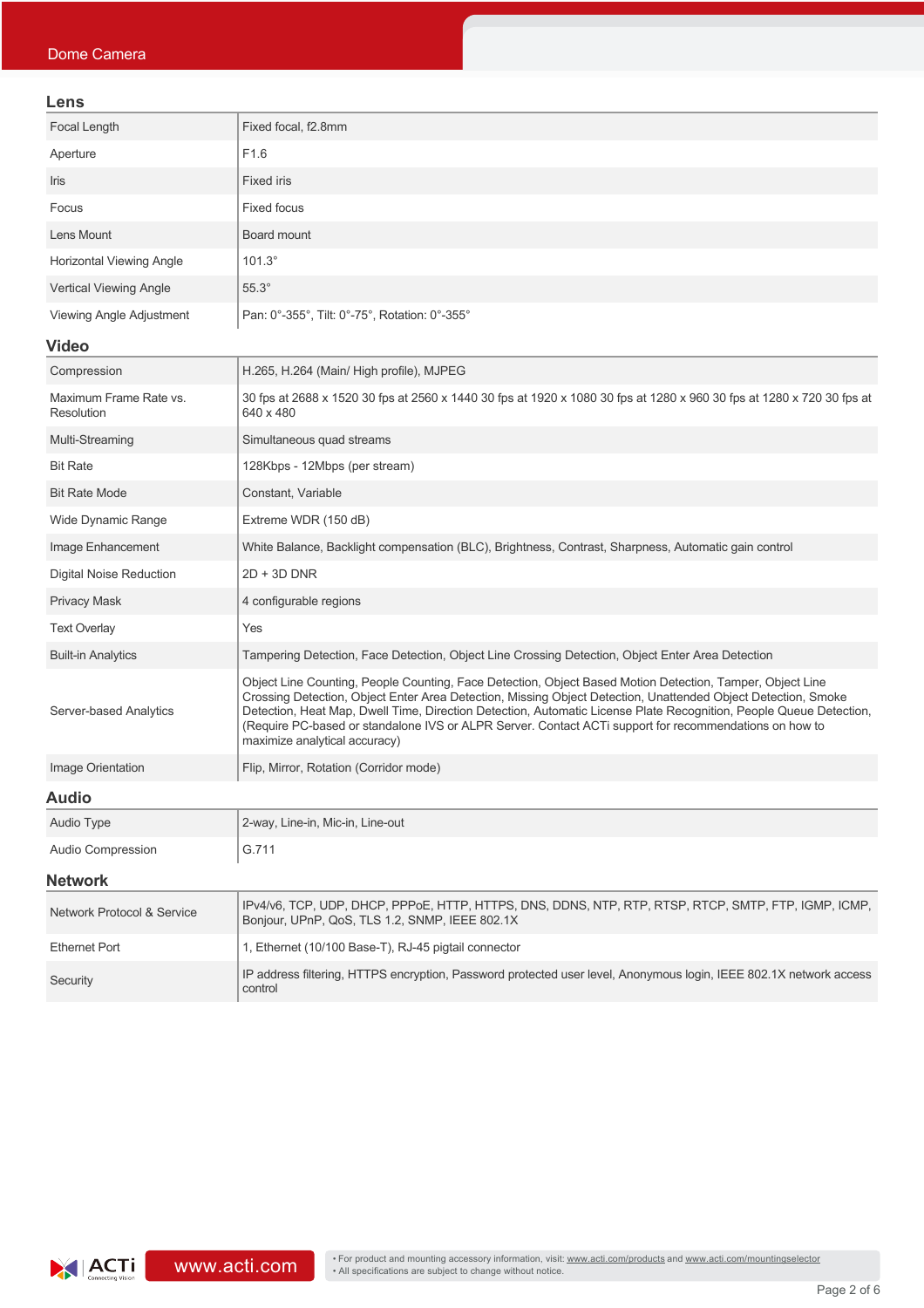| Event          |                                                                                                                                                                                                                                                                                                                           |
|----------------|---------------------------------------------------------------------------------------------------------------------------------------------------------------------------------------------------------------------------------------------------------------------------------------------------------------------------|
| Event Trigger  | Video motion detection (10 included and excluded polygons regions), External device through digital input, Intelligent<br>event detection, Sound detection, Video streams loss, System log buffer overrun, Remove system log, Logon events<br>(Login Failure, Login Success, Block an Account)                            |
| Event Response | Notify control center, Change camera settings, Command other devices, E-mail notification with snapshots, Play the<br>audio file, Push notification to mobile device, Save video to local storage, Upload video to NVR server, Upload video<br>or snapshot to FTP server, Activate external device through digital output |

### **System**

| System Log              | Support                                               |  |  |  |
|-------------------------|-------------------------------------------------------|--|--|--|
| Integration             |                                                       |  |  |  |
| <b>Unified Solution</b> | Fully compatible with ACTi software                   |  |  |  |
| <b>GPS Position</b>     | Manual setting                                        |  |  |  |
| <b>ONVIF Compliant</b>  | Yes, Profile S, Profile G, Profile Q, Profile T       |  |  |  |
| GB28181 Compliant       | Yes                                                   |  |  |  |
| Web Browser             | IE 11, Google Chrome*, Microsoft Edge*, Apple Safari* |  |  |  |
| Auto Firmware Upgrade   | Yes                                                   |  |  |  |
| .                       |                                                       |  |  |  |

### **Interface**

| Conoral                 |                                                                                 |  |  |
|-------------------------|---------------------------------------------------------------------------------|--|--|
| <b>Operating Button</b> | <b>Reset Button</b>                                                             |  |  |
| Digital Input/Output    | 1/1 (Terminal block)                                                            |  |  |
| Local Storage           | MicroSD, MicroSDHC, MicroSDXC Memory Card Slot (card not included, up to 128GB) |  |  |
| Audio Interface         | 1/1, Terminal block                                                             |  |  |

### **General**

| <b>Power Source</b>          | DC 12V, PoE Class 3 (IEEE802.3af)                                                   |  |  |  |
|------------------------------|-------------------------------------------------------------------------------------|--|--|--|
| <b>Power Consumption</b>     | 6 W (DC), 7.5 W (PoE)                                                               |  |  |  |
| Weight                       | 534g (1.177lb)                                                                      |  |  |  |
| <b>Dimensions</b>            | $(\emptyset$ x H): 111mm x 82.4mm (4.37" x 3.24")                                   |  |  |  |
| <b>Environmental Casing</b>  | Weatherproof (IP68), Vandal proof (IK10)                                            |  |  |  |
| <b>Operating Temperature</b> | $-30^{\circ}$ C ~ 60°C (-22°F ~ 140°F)                                              |  |  |  |
| <b>Operating Humidity</b>    | 10% - 95% RH                                                                        |  |  |  |
| Approvals                    | CE Class B, FCC Class B, EAC, BIS, IP68, NEMA 4X, IK10                              |  |  |  |
| Real-time Clock (RTC)        | Yes                                                                                 |  |  |  |
| Warranty                     | 3 Year(s). For extended warranty offering, see http://www.acti.com/support/warranty |  |  |  |
|                              |                                                                                     |  |  |  |

\* cross-browser compatibility: Not available for H.265 video decoding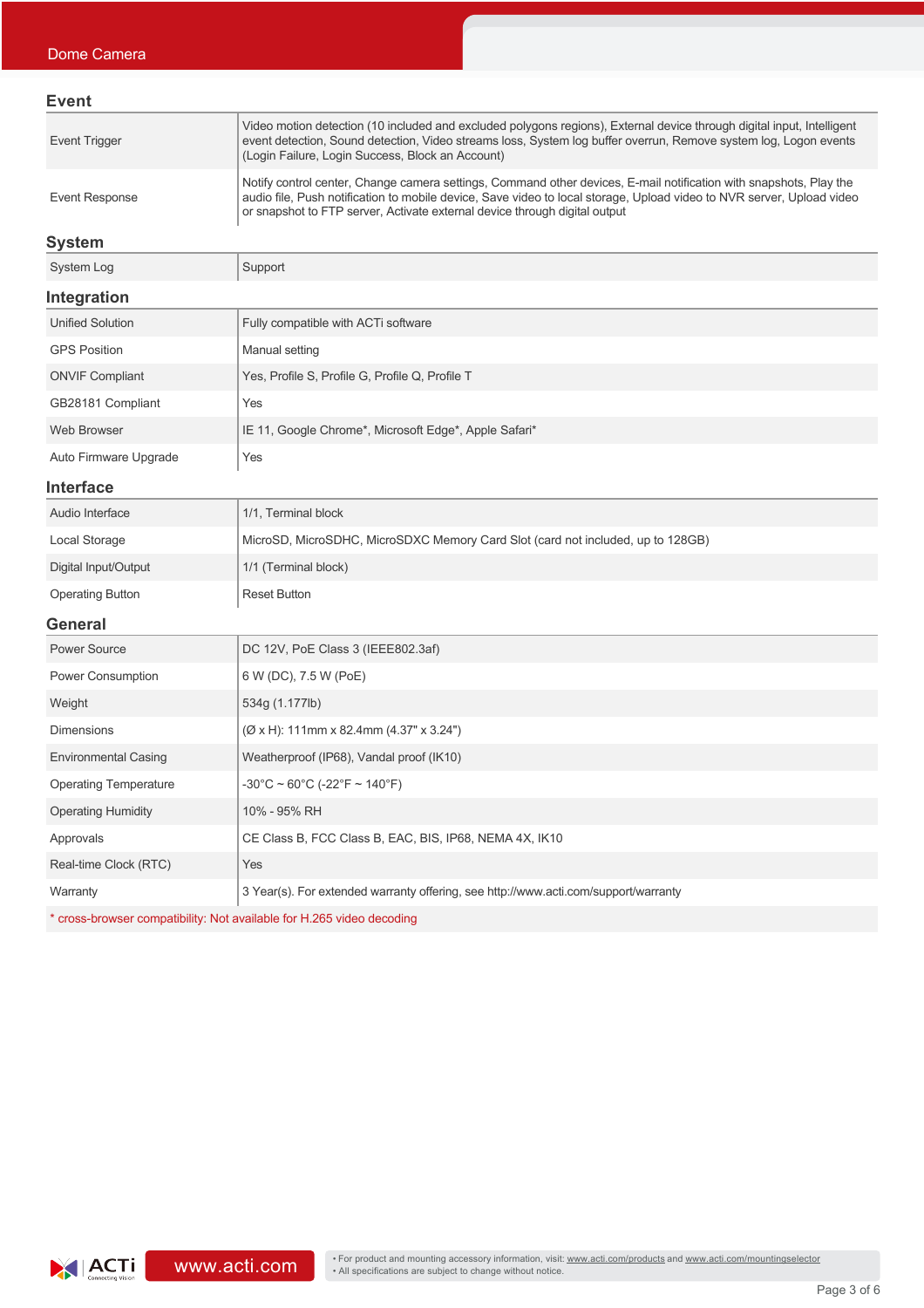# **Photo Indication**



- <sup>1</sup> Memory Card Slot
- **2** Reset Button
- 3 Audio Input / Output
- 4 Digital Input / Output
- **6** DC12V Power Input Jack
- **6** Ethernet Port

# **Dimension Diagram**

 $|ACTi|$ 





Unit: mm [inch]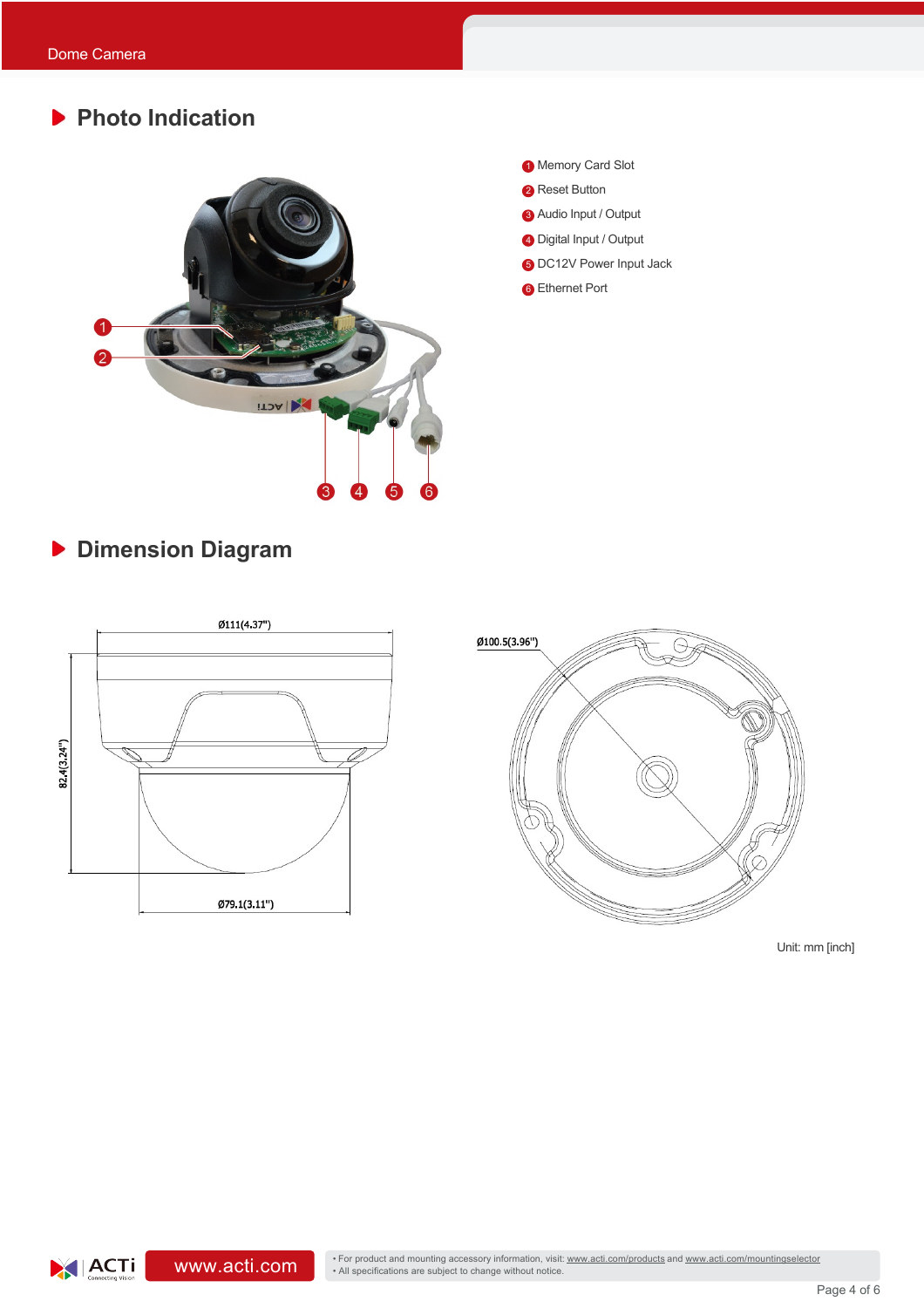## **Related Products**

### **Mounting Accessories - Camera Mount**

| <b>PMAX-0122</b>                                |  | Straight Tube (for A71, A88, A9x,)                                                                                                                 |  |  |
|-------------------------------------------------|--|----------------------------------------------------------------------------------------------------------------------------------------------------|--|--|
| PMAX-0123                                       |  | Extension Tube (for A71, A88, A9x,)                                                                                                                |  |  |
| PMAX-0318                                       |  | Wall Mount (for A88, A92, A94, A96, Z91, Z94, Z95, Z77, Z710, A61, A62, A71)                                                                       |  |  |
| PMAX-0323                                       |  | Wall Mount with Built-in Junction Box (for Z91, Z94, Z95, Z77, Z81, Z82, Z85, Z86)                                                                 |  |  |
| <b>PMAX-0506</b>                                |  | Pole Mount (for A31, A4x, E78, E9x, E9xx), supports 2" to 3" Poles                                                                                 |  |  |
| <b>PMAX-0527</b>                                |  | Pole Mount (for Z4x, Z710, Z8x, Z9x, A7x), supports 2.64" to 5" Poles                                                                              |  |  |
| <b>PMAX-0532</b>                                |  | Pole Mount (Z710, Z8x, Z9x, A7x), supports 2.6" to 5" Poles                                                                                        |  |  |
| PMAX-0718                                       |  | Junction Box (for A71)                                                                                                                             |  |  |
| <b>PMAX-0816</b>                                |  | Converter Ring, 1.0" NPT for Third-Party Mounting Accessories, White                                                                               |  |  |
| PMAX-0820                                       |  | Gang Box Converter (for A71, A74, Z91, Z94, Z95), supports 4" Round and 4" Octagon Boxes                                                           |  |  |
| PMAX-1032                                       |  | Flush Mount (for A71, A74, E78, E79, E710)                                                                                                         |  |  |
| PMAX-1402                                       |  | Mount Kit (for A91, A92, Z91, A61, A62, A71)                                                                                                       |  |  |
|                                                 |  | Note: Some mounting accessories may need additional accessories for installation. Please check www.acti.com/mountingselector for more information. |  |  |
| <b>Dome Covers - Transparent Dome Cover</b>     |  |                                                                                                                                                    |  |  |
| R701-70012                                      |  | Transparent Dome Cover for A71, A74.                                                                                                               |  |  |
| <b>Power Supply Accessories - Power Adapter</b> |  |                                                                                                                                                    |  |  |
| PPBX-0012                                       |  | Power Adapter AC 100~240V (US), for A3x, A4x, A88, A9x, Z31, Z8x, Z9x                                                                              |  |  |
| PPBX-0013                                       |  | Power Adapter AC 100~240V (EU), for A3x, A4x, A88, A9x, Z31, Z8x, Z9x                                                                              |  |  |
| <b>PPBX-0014</b>                                |  | Power Adapter AC 100~240V (UK), for A3x, A4x, A88, A9x, Z31, Z8x, Z9x                                                                              |  |  |